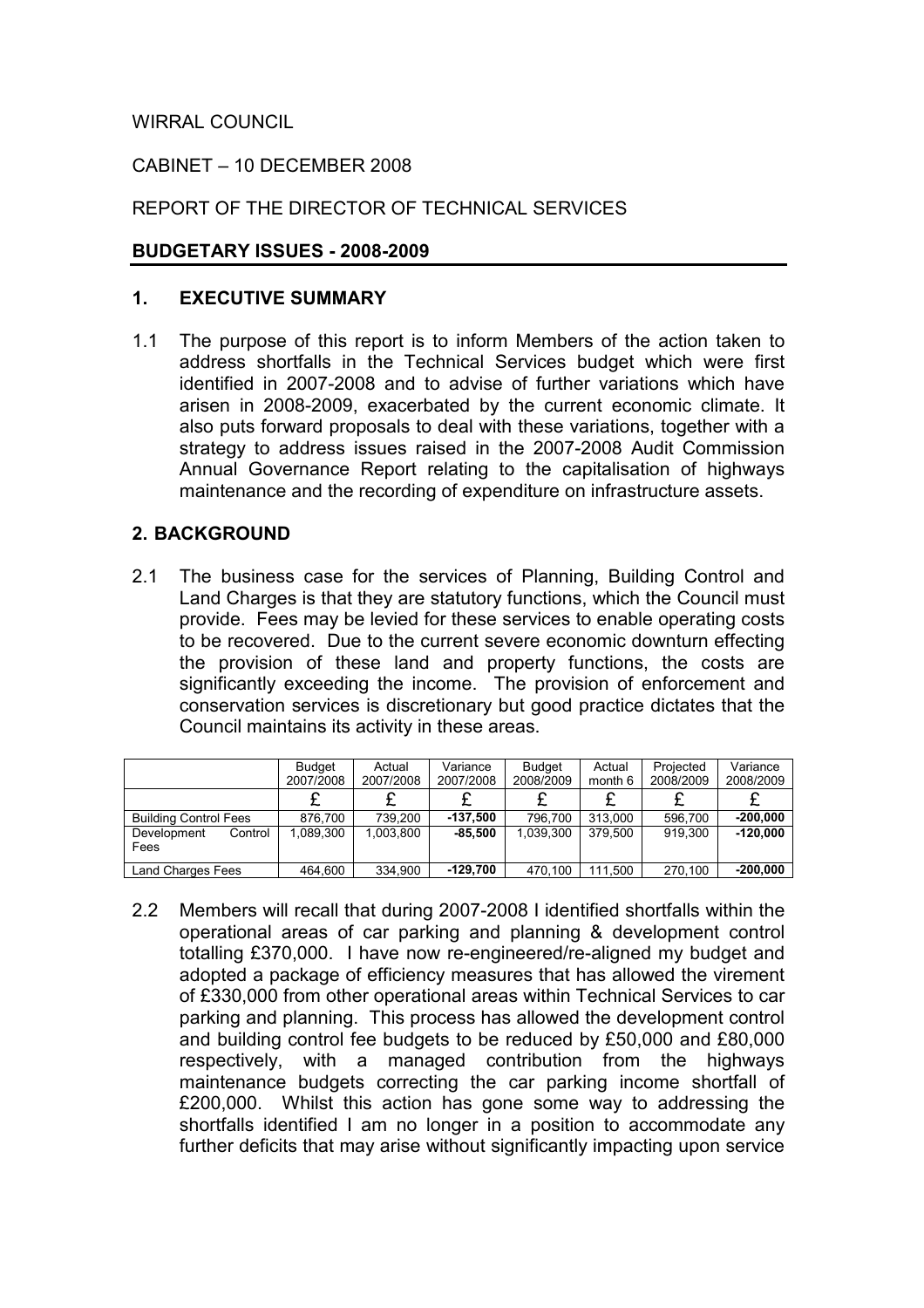delivery. The current budget for the Department of Technical Services following this re-engineering is included at Appendix 1.

- 2.3 Members are advised that, even after allowance for the virement, for this current year, land charges income is projected to show a deficit of £200,000 whilst building & development control income is likely to under recover by £200,000 and £120,000 respectively. In addition, the Department is unlikely to receive any further share of Planning Delivery Grant resulting in the budget income line of £209,300 being deleted.
- 2.4 Members will be aware of the current economic downturn, 'the credit' crunch', which is producing the lowest number of new housing starts for 60 years and a 33% reduction in construction orders. Some economists are warning that the housing market has effectively collapsed. These factors are significantly reducing the number of planning and building control applications and land search requests being received by this department. For example, the number of planning applications received so far this year, 2008-2009, is 300 down on the same number received at this point in 2007-2008
- 2.5 The current budget shortfalls are not due to high costs or inefficient service provision. Members should note that this authority's costs in delivering its Building Control and Development Control services, as reported in the latest CIPFA statistics, are low when compared with our peer Metropolitan Authorities in England. Indeed, when comparing the overall costs of providing the building and development control services, together with the cost per head of population and factoring in the comparative workload data, Wirral features at the high end of the uppermost quartiles for all Metropolitan Authorities in terms of economy and efficiency.
- 2.6 Of the Metropolitan Authorities on Merseyside who have reported their latest financial data to CIPFA, Wirral is the most economic and efficient service provider in these fields. The following tables are reproduced from the Audit Commission, Value for Money profile – Use of Resources Assessment report (revised April 2008). The report rates the value for money performance of Wirral's Planning services against the Metropolitan Authority Group Comparator.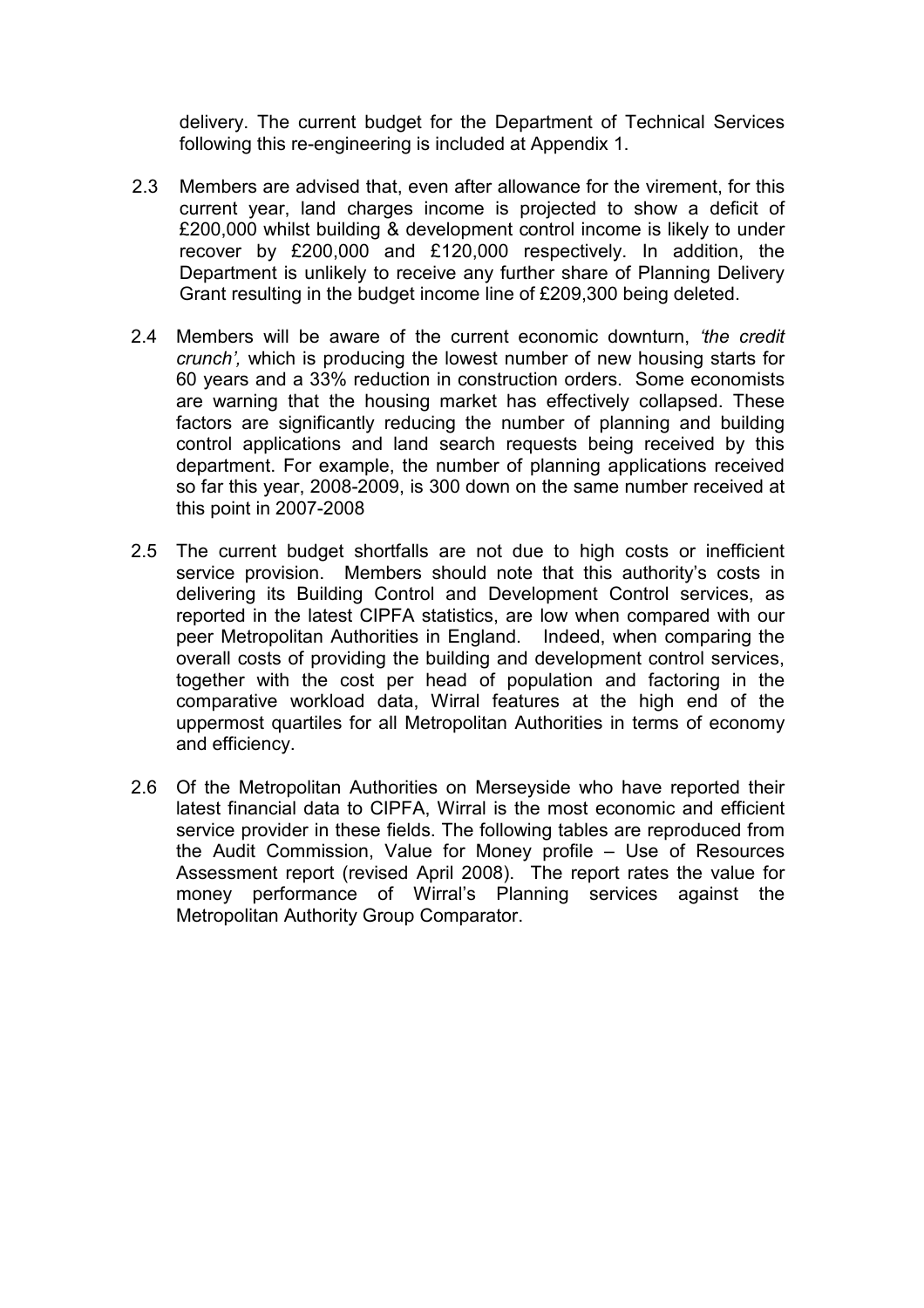



The chart indicates the Council's spending, net of planning delivery grant, on Planning Services over the last 4 years. Spending on these services will be driven by the size and complexity of the environment that the Council is responsible for.

Income from planning application fees (set nationally) meet a significant share of costs and as a result, net spending on planning services at Wirral is small.

Planning Delivery Grant (PDG) from CLG was intended to enable Council's to invest in faster and more effective planning services. It was intended to be additional to the revenue resources allocated to planning services by the Council.



**Planning Delivery Grant** 

The Council has discretion over how it has applied the grant. Typically the majority of the grant is applied to the planning services. This chart depicts PDG as a proportion of the Council's total spending on planning services and indicates that Wirral's spending has been 100% reliant on PDG and fees. PDG has been offset by a reduction in the revenue budget and it must be understood that there will be financial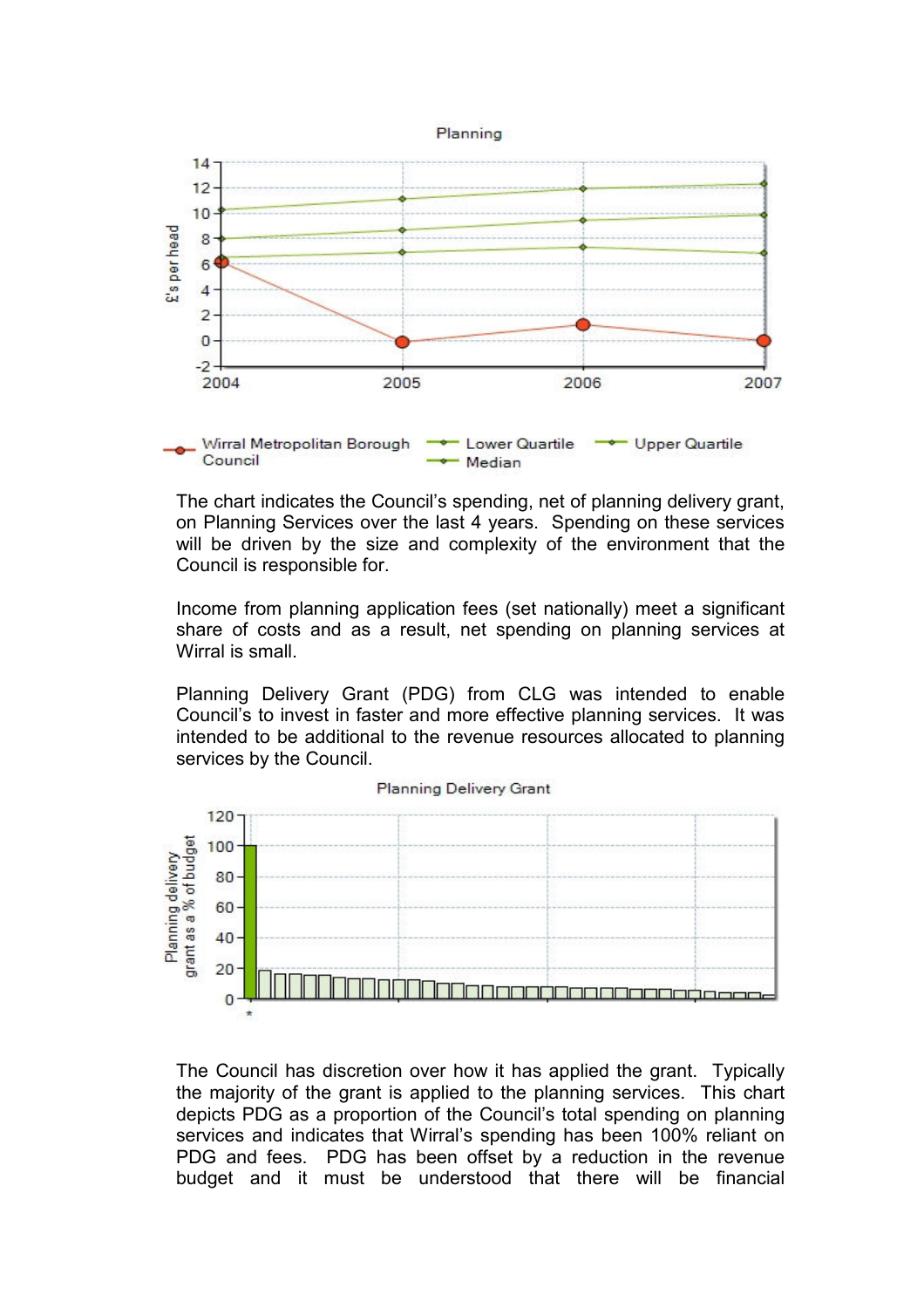consequences due to the replacement of PDG with HPDG. This is due to the grant being used to support base expenditure on the service. It has not funded one-off items and as a consequence specific expenditure cannot be reduced easily.

These low costs intensify the current income problems for these business units during the present economic downturn.

2.7 Members will recall that over the last two years I have implemented staffing savings within building and development control of £235,500.

#### 3. BUILDING CONTROL

- 3.1 The effects of the current economic downturn, which is significantly reducing new housing starts and general construction orders, has seen the value of building control applications significantly reduce.
- 3.2 In consequence the income shortfall is estimated at £200,000 in 2008- 2009.

#### 4. DEVELOPMENT CONTROL

- 4.1 From April 1<sup>st</sup> 2008, the Government replaced the Planning Delivery Grant (PDG) with a Housing and Planning Delivery Grant (HPDG). Whereas previously over half of PDG was used to incentivise performance in Development Control, HPDG is now exclusively available for Plan Making and Housing Delivery. Consequently, HPDG will support activities within the Departments of Corporate Services and Regeneration, no element of the grant being available to Technical Services.
- 4.2 Although the Government increased national Planning Application fees from  $1^{st}$  of April 2008 to compensate for the changes in HPDG, the current economic downturn has significantly reduced the number of planning applications that will incur the increased fees, thereby reducing Development Control income and resulting in an expected budgetary shortfall of £120,000 in 2008-2009. The current 2008-2009 budget for receipt of Planning Delivery Grant is £209,300 and is now unachievable. By using a one off currently unapplied PDG inherited from the former Department of Planning & Economic Development and previously agreed by Cabinet, I will be able to largely cover the deficit in this financial year.
- 4.3 The shift away from linking award of grant to improvement in development control targets does not imply that this area is no longer a Government priority. In future, if national NI targets for determining Planning Applications are not achieved, HPDG grant to the Authority will be proportionately reduced on a sliding scale.
- 4.4 The reduced planning fee income as a result of the reducing number of applications received, together with the removal of DC income from the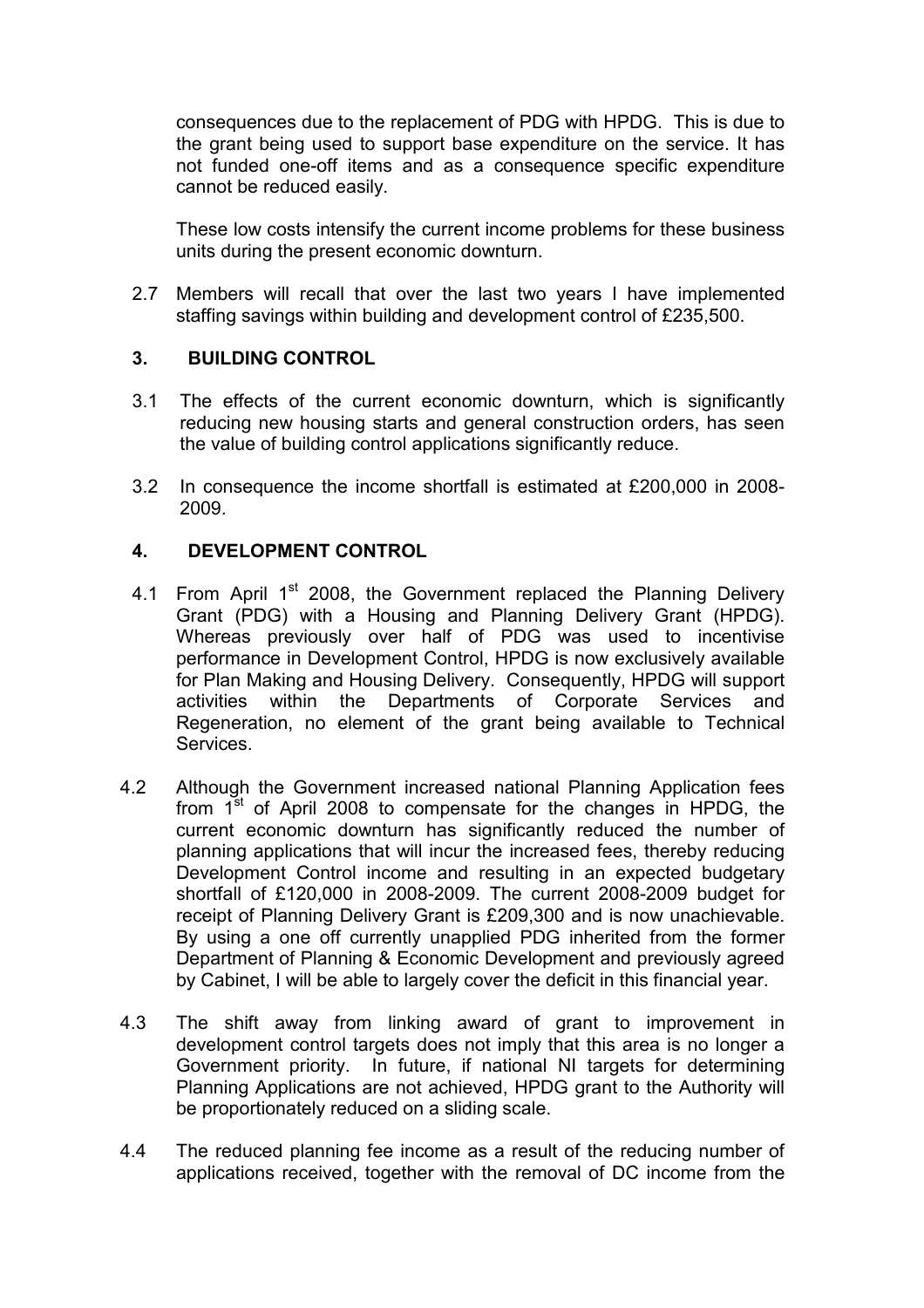HPDG grant means we can no longer afford to fund activities such as Planning Enforcement and Conservation, which are not subject to any NI targets and do not generate any income for the DC division. Clearly consideration must now be given to funding Enforcement and Conservation activities or, to otherwise, cease delivering these current services.

## 5. LAND CHARGES

- 5.1 A statutory requirement is placed on all local authorities within England and Wales to generate, maintain and regularly update a Local Land Charges Register and to facilitate local searches of it. Every time a property or piece of land is purchased/leased, a request for a search should be sent to the authority in whose area the property is situated. This is to check any matters affecting the property or land, registered as a Local Land Charge or information held by the Council that a prospective purchaser would like to know.
- 5.2 Members have received reports previously regarding the decline in income and the failure of the service to achieve the income included in the budget estimate, despite continuing to make a contribution to the General Fund, over and above the cost incurred. Members will recall that during 2005-2006 the income budget was facing a potentiaI under recovery of £350,000 that I covered by internal virement from building and development control budgets.
- 5.3 The deteriorating net financial position relating to the Land Charges function over the past few financial years is likely to deteriorate further during 2008-2009 due to the current credit squeeze.
- 5.4 Whilst net income is deteriorating, the service is still budgeted to contribute £250,000 to the General Fund. The estimated actual contribution for 2008-2009 including the identified deficit is potentially £50,000, which demonstrates that whilst income is declining, the service is still viable
- 5.5 The housing market is currently continuing it's downturn, according to the Royal Institution of Chartered Surveyors (RICS) housing survey, published in June 2008. The number of surveyors reporting a decline in house sales, is at it's highest since November 1992, with 49% recording a fall. The upturn in buyer's activity has petered out against a backdrop of a slowing economy. New buyer enquiries have slipped and completed sales are down 29%, which is a reflection of the markets fall in the latter half of 2007.
- 5.6 Buyers are now biding their time as available property has risen by a quarter in the past year. Sellers are adapting their behaviour to account for the fact that boom conditions of past years have come to an end. An economic slowdown is leading to an increased element of caution. Clearly, the decline in housing market activity is a principal factor in the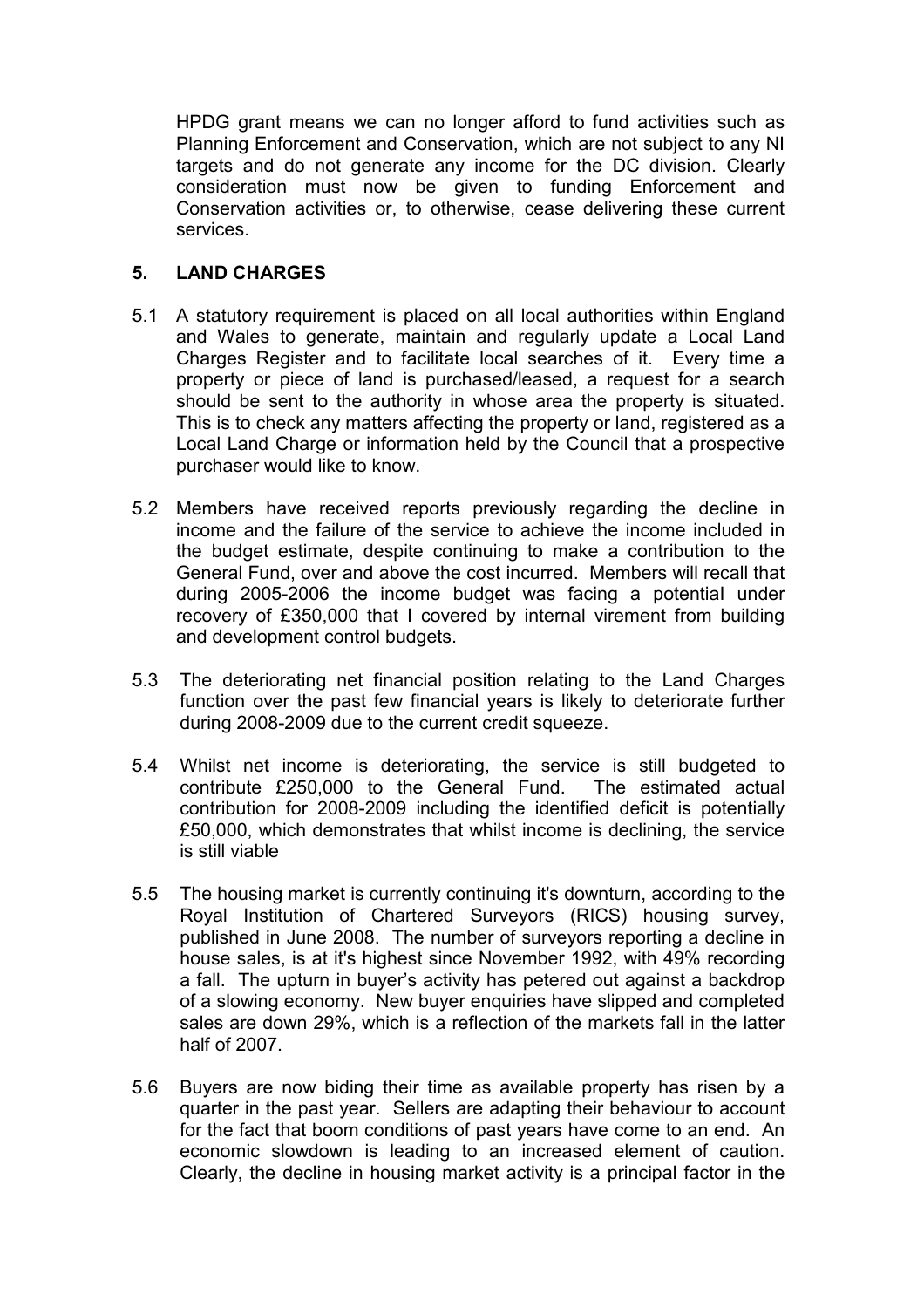reduction in the number of Local Land Charge searches being received and consequently the fee income earned.

5.7 Market forces and economic trends are cyclical. We must position ourselves to respond positively to the change in products being purchased from us. Our competitors are exploiting the depressed situation to establish client base and develop market share. We must continue to introduce measures, which will ensure our competitiveness and performance in future buoyant economic conditions.

| 5.8 PROPOSALS TO REPOSITION THE LAND CHARGES SERVICE |  |  |  |  |  |  |
|------------------------------------------------------|--|--|--|--|--|--|
|------------------------------------------------------|--|--|--|--|--|--|

| Activity                           | Unit | <b>Current Charges</b> | <b>Proposed Charges</b> |
|------------------------------------|------|------------------------|-------------------------|
| <b>Standard Search fee</b>         |      | £6:00                  | £24:50                  |
| Requisition of search on one       |      | £92:50                 | £60:00                  |
| Parcel of land. CON 29             |      |                        |                         |
| LLC1 plus CON 29                   |      | £98:50                 | £84:00                  |
| Each additional parcel of land     |      | £11:00                 | £15;00                  |
| Or Property                        |      |                        |                         |
| Extra Part 2 II enquiries          |      | £6:50                  | £10:00                  |
| Each additional typed enquiry      |      | £9:50                  | £10:00                  |
| <b>Personal Search Certificate</b> |      | £11:00                 | £11:00                  |
| Part 2 enquiry, Commons Land       |      | £14:00                 | £14:00                  |
| Enquiries of Planning, building    |      | N/A                    | £12:50<br>per           |
| Control and pending apps           |      |                        | question                |

- 5.9 Whilst it would appear that some of our existing charges are being reduced, this reflects changes in the products being purchased from us. It is estimated that at 2007-2008 volume, the revised product profile, will realise an increase in income of approximately £50,000, which has been taken into account when projecting the 2008-2009 shortfall of £200,000.
- 5.10 In addition, to further the attractiveness of our product range, it would be the intention to offer a free refresh of full searches purchased for inclusion within a home information pack, once within six months.

#### 6. HIGHWAYS MAINTENANCE

- 6.1 The 2007-2008 Audit Commission Annual Governance Report identified that improvements were needed to procedures to comply with the Financial Reporting Standard. These involve the analysis of infrastructure assets with determinable finite lives that should be treated separately and depreciated over their useful economic lives. This then links to the supporting arrangements needed within the Highways Maintenance Division for identifying expenditure that is to be capitalised.
- 6.2 To comply with the recommendation I am setting procedures in place to categorise capital expenditure in a way which will allow the identification of assets according to their estimated useful life e.g. between construction, structural maintenance, street lighting, traffic management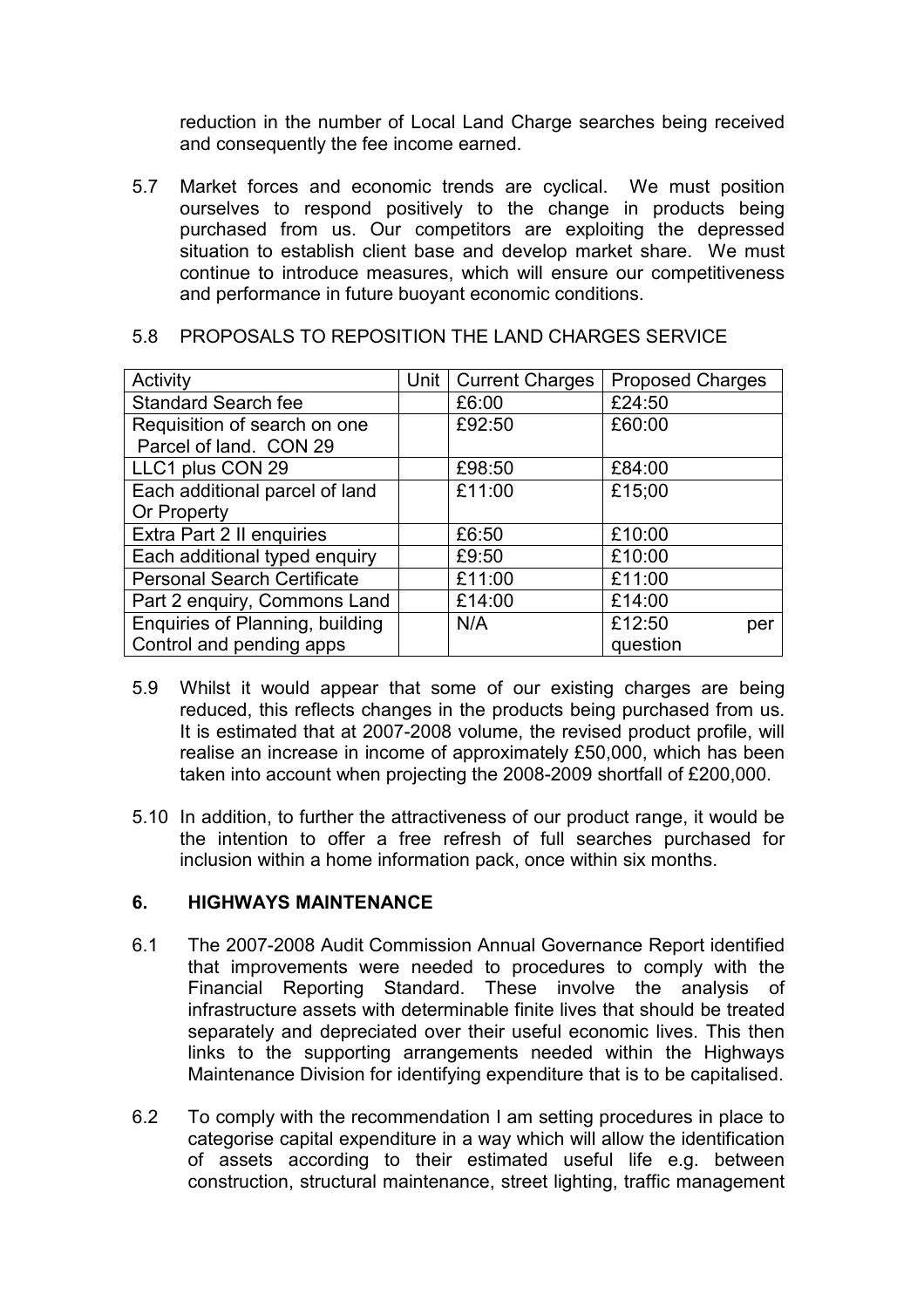and road safety as well as ensuring that any capitalised expenditure meets the requirements.

# 7. PROPOSALS

- 7.1 Members will be aware that elements of the Highway Maintenance Revenue allocation used to improve and lengthen the life of assets can be treated as capital expenditure. To comply with the Financial Reporting Standard certain criteria have to be met and, based upon existing practices, Cabinet on 16 October agreed to capitalise £1.5 million per year as part of the Projected Budget 2009-11 (Minute 219 refers).
- 7.2 By reviewing the classification of infrastructure assets, revising the supporting procedures and also reviewing the works programme for 2009-2010 in conjunction with the new Highway and Engineering Services contract commencing on 1<sup>st</sup> April 2009 there is the potential to increase the amount that can be classed as capital expenditure from 2009-2010. It is proposed that a further £0.5M is capitalised which will result in a revised total capitalisation figure of £2.0M for 2009-2010. This is significantly less than the levels of capitalisation in previous years and this action will generate a £0.5m saving within Technical Services revenue budget.
- 7.3 Subject to approval of the capitalisation of further Highway Maintenance expenditure, I propose to use this £0.5M saving towards offsetting the budgetary shortfall of £729,300 forecast in Building Control and Development Control for 2009-2010, as outlined at item 8.1 in this report.
- 7.4 The remaining BC/DC budget shortfall of £229,300 for 2009-2010 is potentially a worst-case scenario, and this will be reviewed early in the new financial year subject to:
	- any economic upturn in the construction sector and subsequent improvement in BC and DC application workloads
	- further opportunities identified to adjust BC/DC staffing levels through vacancy control, and
	- any further re-engineering savings identified from the ongoing implementation of the new BC/DC IT
- 7.5 During the remainder of 2008-2009 I will seek to contain and reduce the remaining shortfall by identifying any one off savings within my budget and utilising vacancy control measures.

# 8. FINANCIAL AND STAFFING IMPLICATIONS

8.1 For 2008-2009 I will seek to contain and reduce the shortfall by identifying any one-off savings within my budget and utilising vacancy control measures. For 2009-2010 I propose to use the £0.5M saving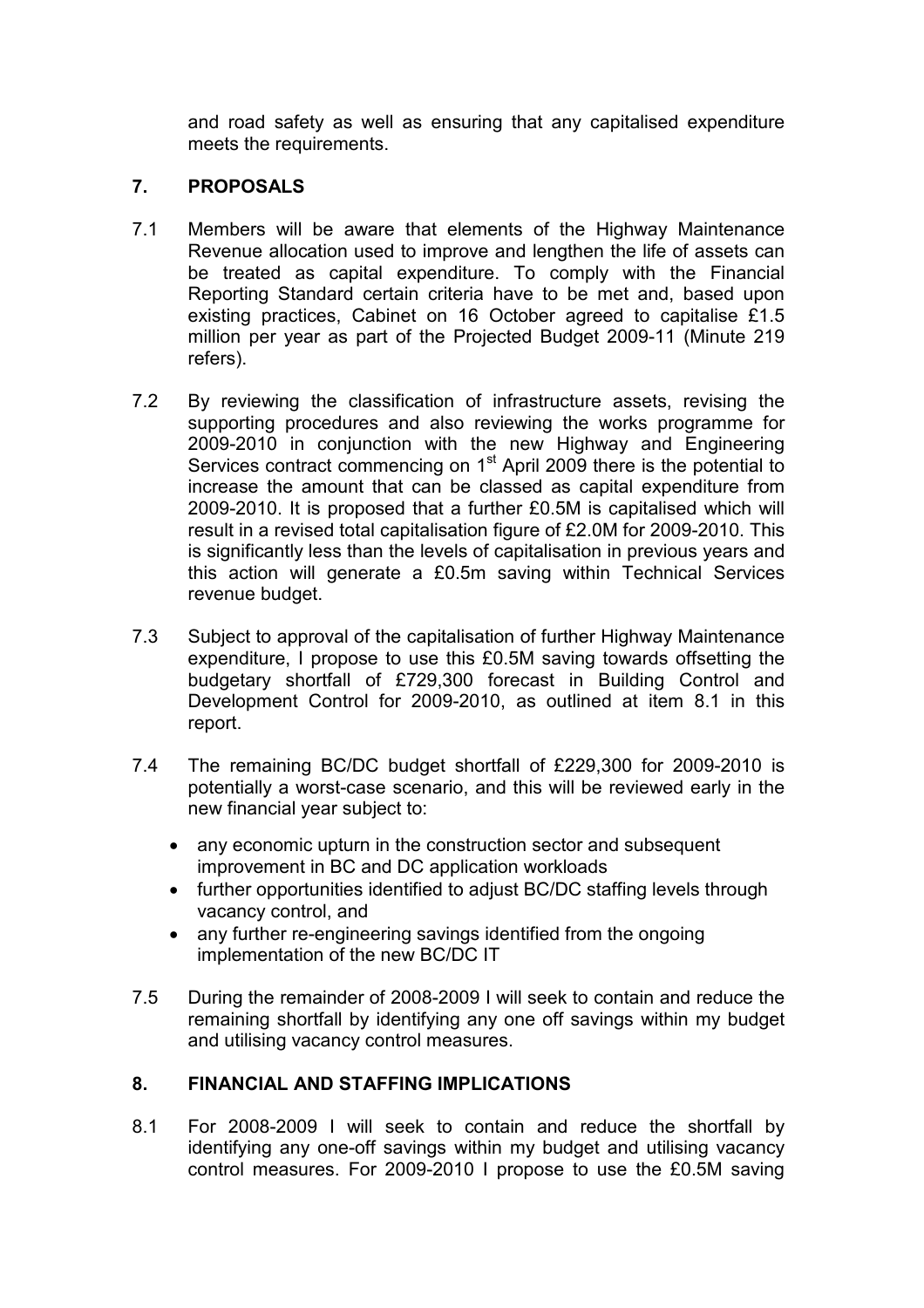from the increased capitalisation towards offsetting the shortfall and will further review the position early in the new financial year. The budgetary shortfalls may be summarised as follows: -

| Area of Operation               | 2008-2009 | 2009-2010 |
|---------------------------------|-----------|-----------|
|                                 |           |           |
| <b>Building Control Fees</b>    | 200,000   | 200,000   |
| <b>Development Control Fees</b> | 120,000   | 120,000   |
| Land Charges Income             | 200,000   | 200,000   |
| <b>Planning Delivery Grant</b>  |           | 209,300   |
| Total                           | 520,000   | 729,300   |

8.2 Staffing levels are, and will be, adjusted to reflect the current workload, income shortfalls and economic downturn due to the 'credit crunch', for example by continuing to exercise vacancy control, when the opportunity arises and by further re engineering of the services to maximise the resources available. These efficiency measures have been successful in delivering the year on year savings already identified in 2.7, including staff reductions in the following areas compared to 2005-06 establishment levels.

Planning Development Control – 6 posts Planning Enforcement Team – 3 posts Conservation/Tree Preservation – 1 post Technical Administrative Support – 2 posts Building Control – 3 posts Land Charges/Searches – 1 post

## 9.0 EQUAL OPPORTUNITIES IMPLICATIONS

- 9.1 These operations within Technical Services, fully embrace the requirements of the Council's Equal Opportunities Policy.
- 9.2 Any loss of market share to competitors may limit the employment opportunities of Minority Groups within Technical Services

#### 10. PLANNING IMPLICATIONS

10.1 There are no specific planning implications arising other than those that are principally identified within the report.

## 11. ANTI POVERTY IMPLICATIONS

11.1 There are no specific anti poverty implications arising from this report.

## 12. COMMUNITY SAFETY IMPLICATIONS

12.1 The operation of these services contributes to Community Safety by assisting to ensure that all property and development related issues are conducted as far as possible in an equitable and transparent manner.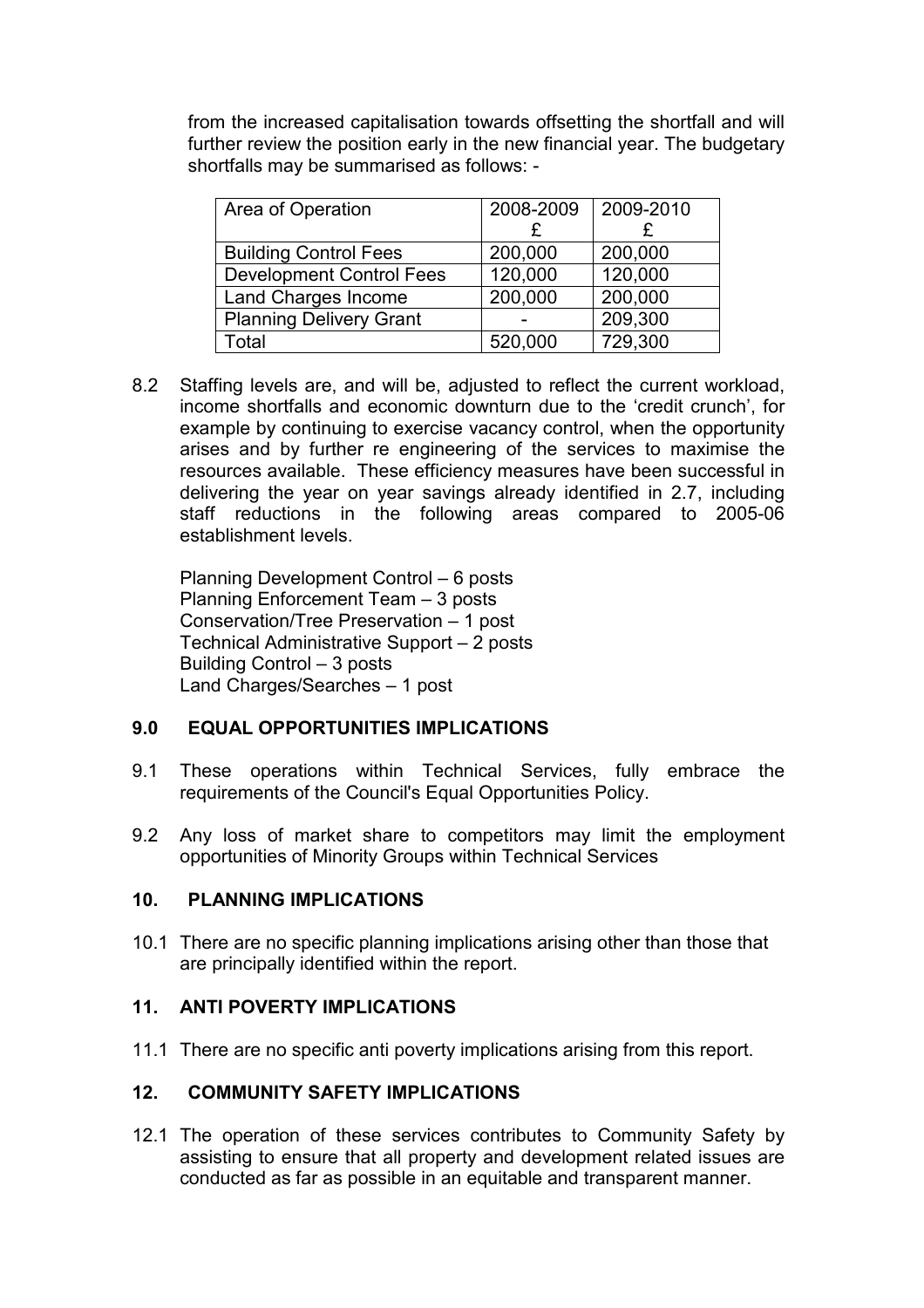# 13. SOCIAL INCLUSION IMPLICATIONS

13.1 There are no social inclusion implications arising from this report.

## 14. HUMAN RIGHTS IMPLICATIONS

14.1 As a consequence of the Human Rights Act, Local Authorities and other public bodies will need to ensure that their decisions and procedures do not infringe convention rights. In some circumstances Local Authorities and their partners need to act positively, in order to protect those rights.

## 15. LOCAL AGENDA 21 IMPLICATIONS

15.1 The Government is proposing to introduce a Home Condition Report, (HCR) which all sellers of homes will be required to provide. Included in the HCR, will be an energy performance certificate, which will provide information on the overall energy performance characteristics of the property and ways in which its energy performance can be improved. The introduction of the HCR as part of the property search process will raise consumer awareness of sustainable energy issues in the home.

# 16. FREEDOM OF INFORMATION ACT

- 16.1 The Planning and Land Charges Register is a public register, open for inspection by the public, via appointment, during normal office hours.
- 16.2 The additional contributory information, although not public record, is available using the form agreed for this purpose by the Law Society and in accordance with the Council's publication scheme.

# 17. LOCAL MEMBER SUPPORT IMPLICATIONS

17.1 All wards throughout the Borough benefit equally from the operation of these functions within Technical Services.

# 18. RECOMMENDATIONS

That

- (1) the Council be recommended that the current re-engineered 2008-2009 budget detailed in Appendix 1 be agreed, which reflects the virements contained within paragraph 2.2;
- (2) the revised charges detailed in paragraph 5.8 which should generate an additional £50,000 per annum;
- (3) the actions being taken in respect of infrastructure assets be noted and the proposal to capitalise an additional £500,000 of highways